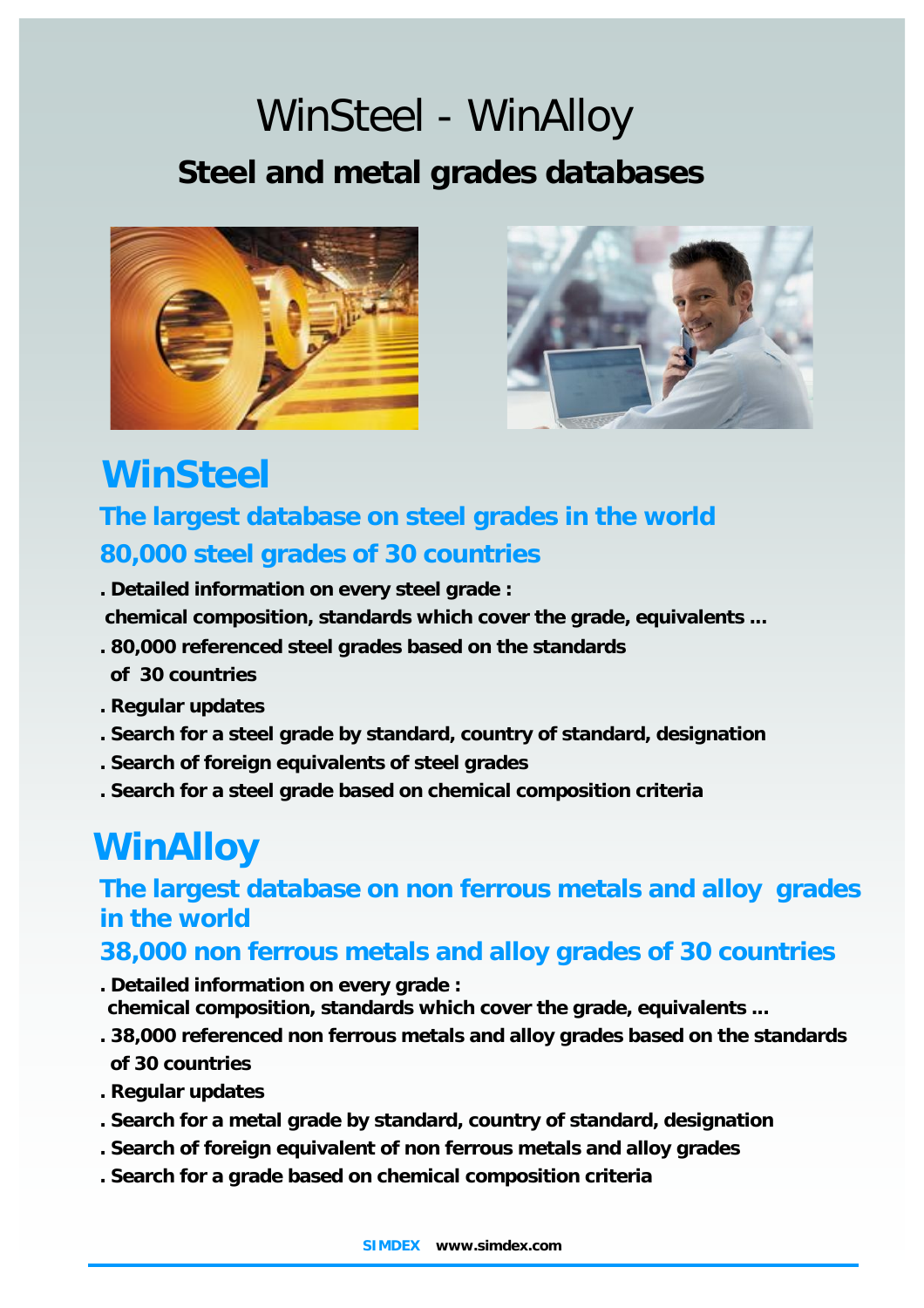# **WinSteel**

The best search tool to find detailed information on every steel grade

- . Chemical composition
- . List of standards covering the grade
- . Information on other designations
- . Foreign equivalents
- . Additional information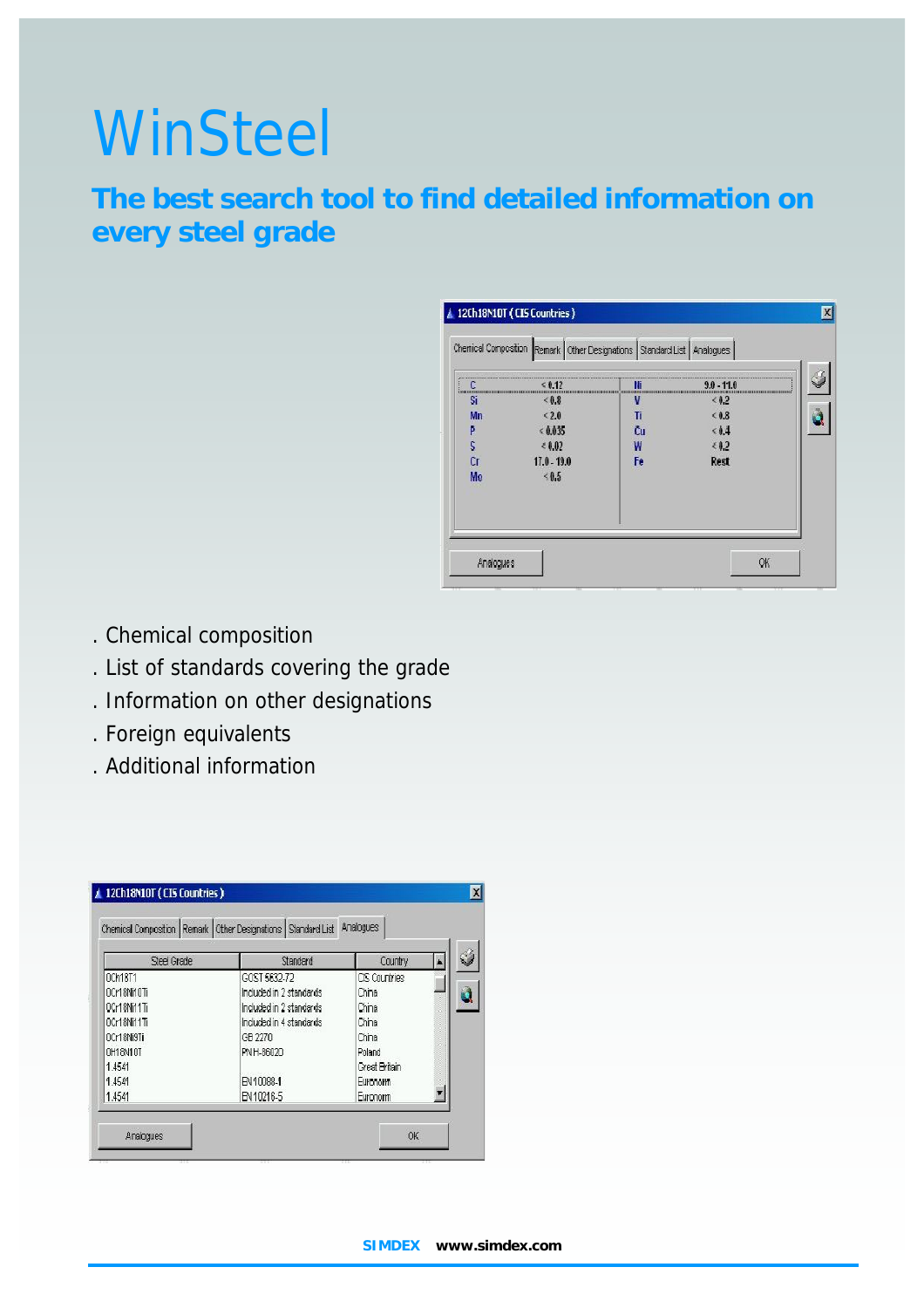#### 80,000 referenced steel gra[des](www.simdex.com) based on the standards of 30 countries

Steel grades based on the standards of 30 countries:

USA **Germany** Canada Japan Italy France UK Finland Norway Sweden Austria Spain

**Switzerland** Belgium Korea Australia Brazil China

Russia Georgia Armenia **Tajikistan** Kyrigistan Moldova

Poland **Hungary Czechia** Slovakia Bulgaria Romania **Turkey** 

Ukraine Kazakhstan **Belarus** Azerbaijan Uzbekistan **Turkmenistan** 

Select a steel grade to :

- . Get more information
- . Proceed to equivalent search
- . Save it in your notepad
- . Print
- . Save it to HTML file

+ European steel grades (EN) International steel grades (ISO, UIC)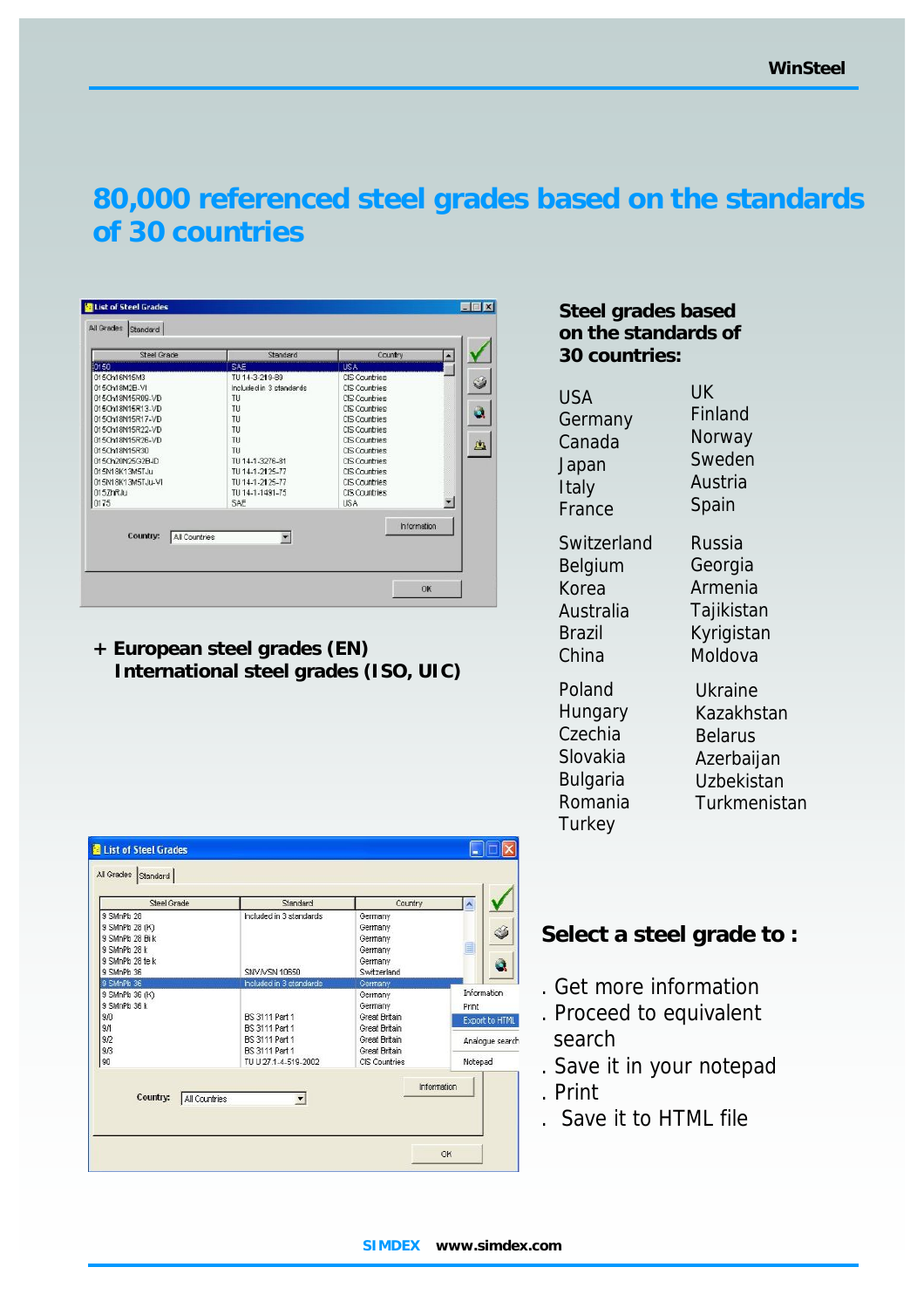#### Search by standard, country of standard, designation

List instantly all the steel grades of a specific standard

#### Search by chemical composition

You can find immediately all the steel grades that match a specific chemical composition

1. Enter one specific composition

Search example:

C (Carbon) < 0.22 Mn (Manganese) <0.9 P (Phosphorum) < 0.03 S (Sulphur) <0.03 Fe (Ferrum) Rest

2. List the steel grades that match your search criteria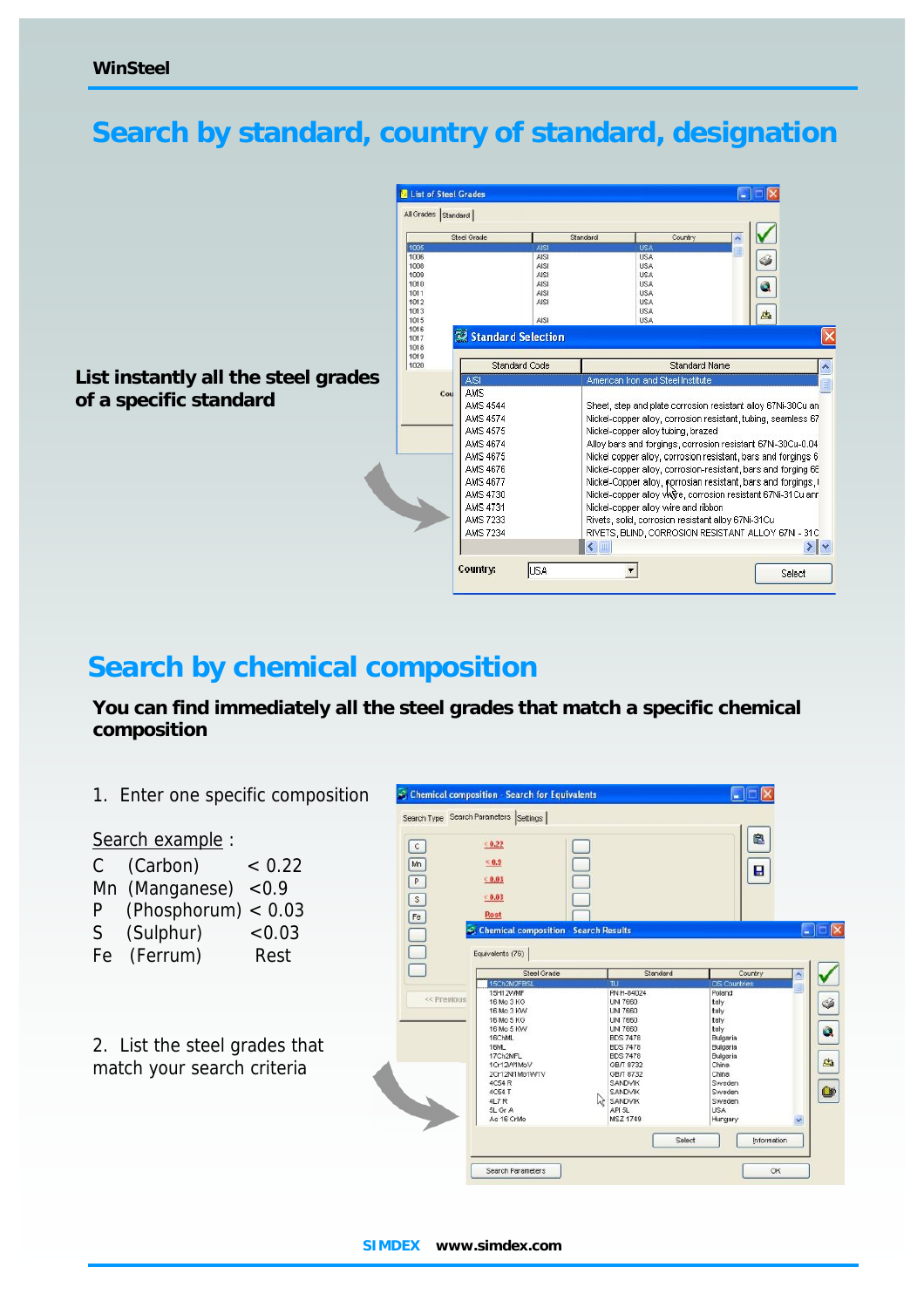### **Search of f[oreign eq](www.simdex.com)uivalents**

**1. Search directly for equivalent steel grades in the list of equivalents**

|                                                                                           | Chemical Composition   Other Designations   Standard List   Analogues                                                                               |                                                                            |   |
|-------------------------------------------------------------------------------------------|-----------------------------------------------------------------------------------------------------------------------------------------------------|----------------------------------------------------------------------------|---|
| Steel Grade                                                                               | Standard                                                                                                                                            | Country                                                                    | ㅅ |
| 1.0737<br>1.0737<br>1.0737<br>11 SMnPb 30<br>11 SMnPb 37<br>11 SMnPb 37<br>11SMnPb30<br>M | EN 10087<br>EN 10277-3<br>Included in 2 standards<br>Included in 3 standards.<br>Included in 2 standards.<br>UNE EN 10087<br>EN 10087<br>EN 10277-3 | Euronorm<br>Euronorm<br>Germany<br>Germany<br>Germany<br>Spain<br>Euronorm | E |
| 11SMnPb30<br>11SMnPb37                                                                    | <b>BS EN 10087</b>                                                                                                                                  | Euronorm<br>Great Britain                                                  | Y |

**2. Search for equivalent steel grades by comparison of chemical compositions**

|                                     | 9 SMnPb 36 (Germany) - Search for Equivalents                   |                     |         |     |
|-------------------------------------|-----------------------------------------------------------------|---------------------|---------|-----|
| $\mathsf{C}$<br>Si                  | Search Type Search Parameters Settings<br>0.14<br>< 0.05        |                     |         | êB. |
| Mn<br>P<br>$\mathbf{s}$<br>Pb<br>Fe | $1.0 - 1.5$<br>< 0.11<br>$0.34 - 0.40$<br>$0.20 - 0.35$<br>Rest |                     |         |     |
| << Previous                         |                                                                 | ピ<br>Element        | Next >> |     |
|                                     |                                                                 | <b>Start Search</b> | Cancel  |     |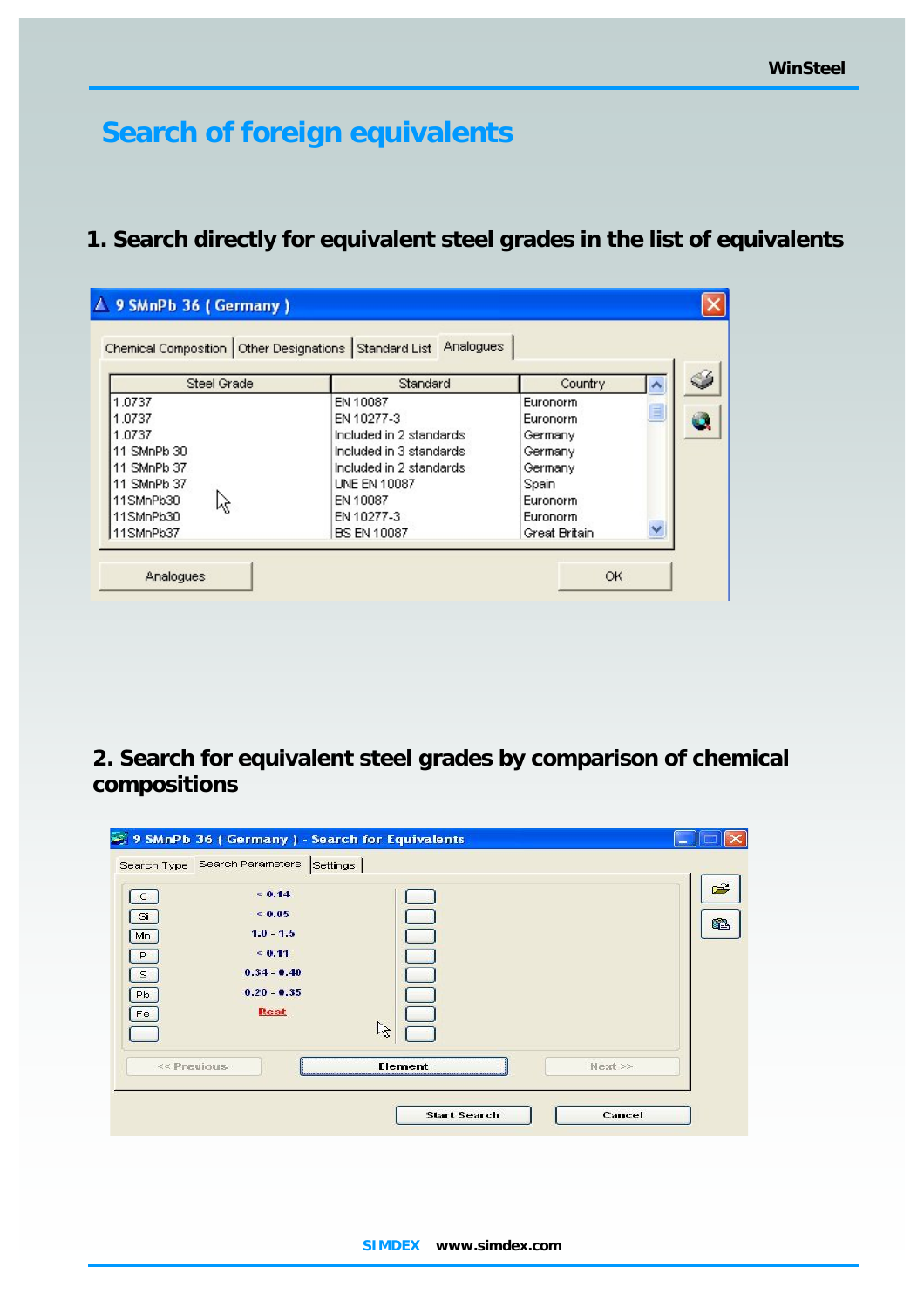- 3. Compare equivalent grade characteristics
- . Compare equivalent grade characteristics in tables

- Chemical composition
- Designations
- Standards
- Additional information

. Compare equivalent grade characteristics in graphics

The system displays a clear diagram for each element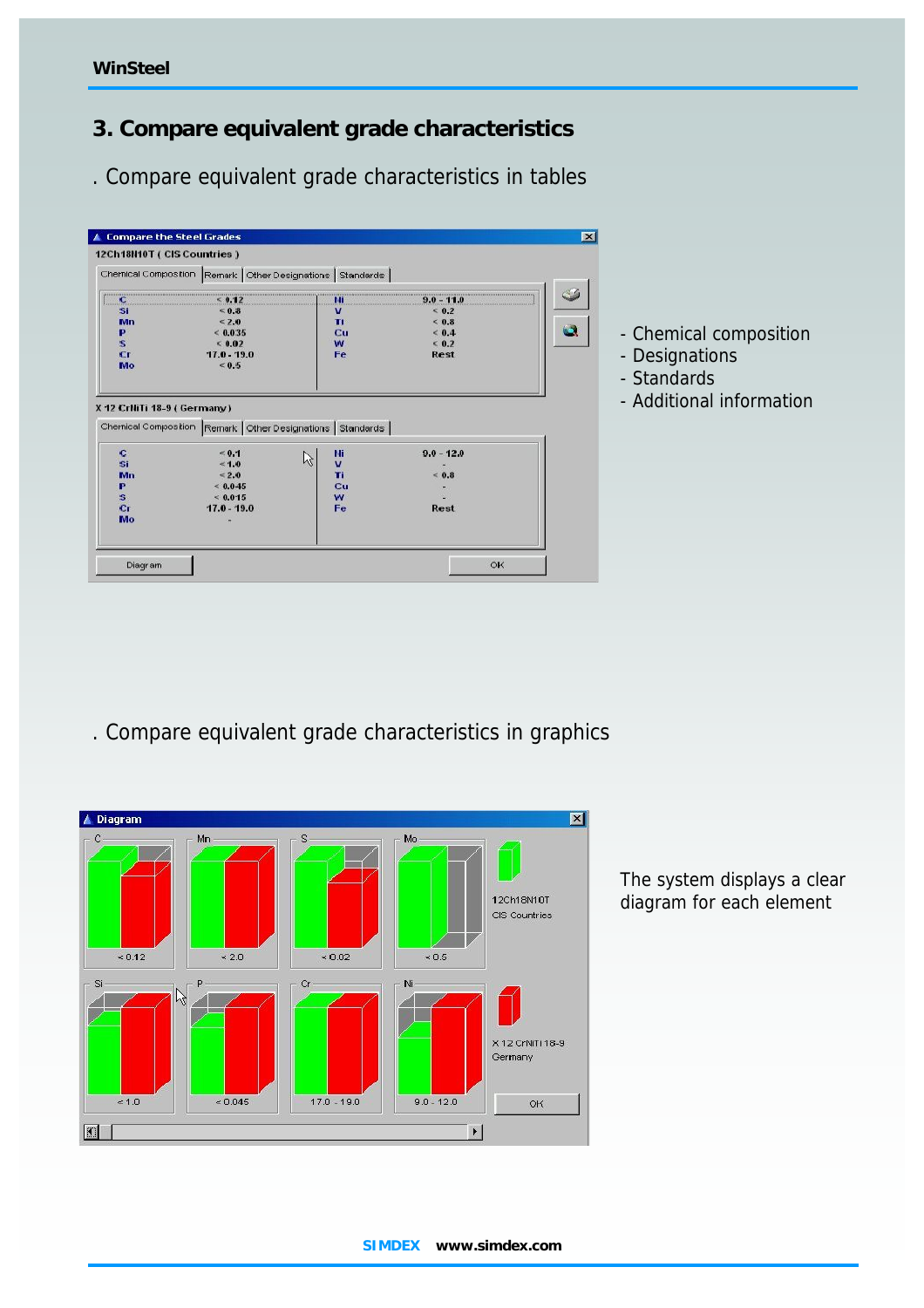# WinAl[loy](www.simdex.com)

#### **The best search tool to find detailed information on every non ferrous metal and alloy grade**

- . Chemical composition
- . List of standards covering the grade
- . Information on other designation
- . Foreign equivalents
- . Additional information

|                       |               |           | Chemical Composition Remark Other Designations Standard List Groups Application |  |
|-----------------------|---------------|-----------|---------------------------------------------------------------------------------|--|
| Zn<br><b>CARLO CA</b> | Rest          | Fe.       | ********************                                                            |  |
| Cu                    | $62.0 - 66.0$ | ₽b        | &0.05                                                                           |  |
| Πī                    | $11.0 - 13.0$ | <b>OT</b> | < 0.6                                                                           |  |
| <b>Co</b>             | 3.05          |           |                                                                                 |  |
|                       |               |           |                                                                                 |  |

#### **38,000 non ferrous metal and alloy grades based on the standards of 30 countries**

| MNTs12-24                                                                                                                                                                        |                                                                                                                                                                                                                                             |                                                                                                                                                                                                                                                      |  |
|----------------------------------------------------------------------------------------------------------------------------------------------------------------------------------|---------------------------------------------------------------------------------------------------------------------------------------------------------------------------------------------------------------------------------------------|------------------------------------------------------------------------------------------------------------------------------------------------------------------------------------------------------------------------------------------------------|--|
|                                                                                                                                                                                  | GOST 492-73                                                                                                                                                                                                                                 | <b>CIS Countries</b>                                                                                                                                                                                                                                 |  |
| MNTs15.20<br>MNTs18-20<br>MNTs18-27<br>MNTsS<br>MNTsS16-29-1.8<br>MNZ101<br>MNZh<br>MN7h5.1<br>MNZh9 3.0.5<br>MNZhKT5-1-0,2-0,2<br>MN7hMe.<br>MNZhNts10-1-1<br>MNZhNts11-1,1-0,6 | Included in 2 standards<br>GOST 492-73<br>GOST 492-73<br>GOST 2171-90<br>GOST 492-73<br>PN H-87052<br>GOST 2171-90<br>Included in 2 standards<br>TU 48-21-578-77<br>GOST 492-73<br>GOST 2171-90<br>GOST 492-73<br>TU 1847-111-00195430-2000 | CIS Countries<br><b>CIS Countries</b><br><b>CIS Countries</b><br><b>CIS Countries</b><br>CIS Countries<br>Poland<br><b>CIS Countries</b><br>CIS Countries<br>CIS Countries<br>OS Countries<br>CIS Countries<br>CIS Countries<br><b>CIS Countries</b> |  |

**+ European steel grades (EN) International steel grades (ISO, UIC)**

**Non ferrous metal and alloy grades based on the standards of 30 countries**

| Germany | Sweden                                                                                                       | USA                                                                      |
|---------|--------------------------------------------------------------------------------------------------------------|--------------------------------------------------------------------------|
| UK      | Austria                                                                                                      | China                                                                    |
| Japan   | Switzerland                                                                                                  | India                                                                    |
| France  | Spain                                                                                                        | Australia                                                                |
| Italy   | Belgium                                                                                                      | Mexico                                                                   |
| Canada  | <b>Netherlands</b>                                                                                           | Argentina                                                                |
| Norway  | Finland                                                                                                      | South Africa                                                             |
|         | Russia<br>Ukraine<br>Kazakhstan<br><b>Belarus</b><br>Azerbaijan<br>Uzbekistan<br>Czech & Slovak<br>Republics | Turkmistan<br>Georgia<br>Armenia<br>Tajikistan<br>Kyrigyzstan<br>Moldova |
|         |                                                                                                              |                                                                          |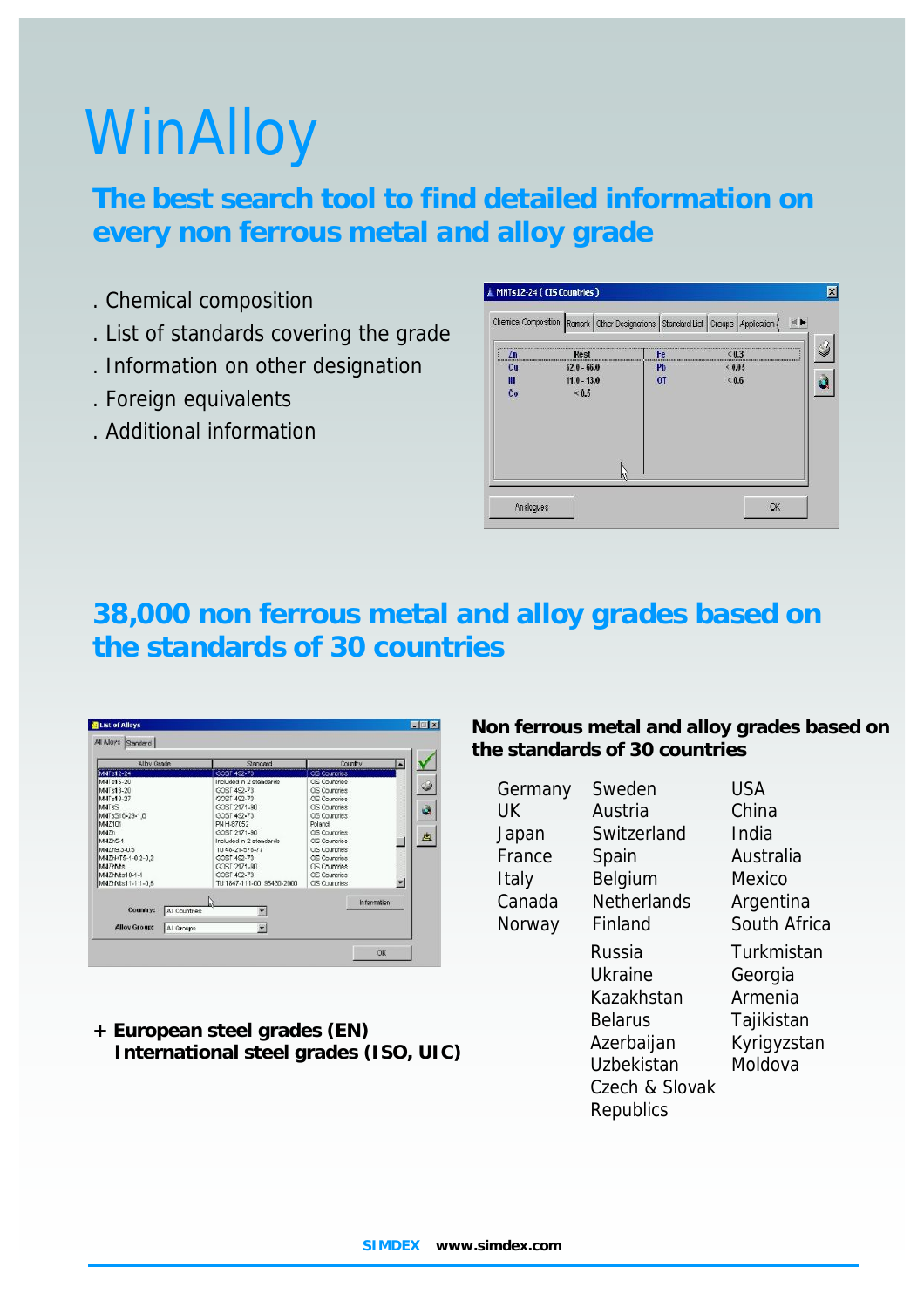#### Search by standard, country of standard, designation

List instantly all the grades of a specific standard

#### Search by chemical composition

You can find immediately all the grades that match a specific composition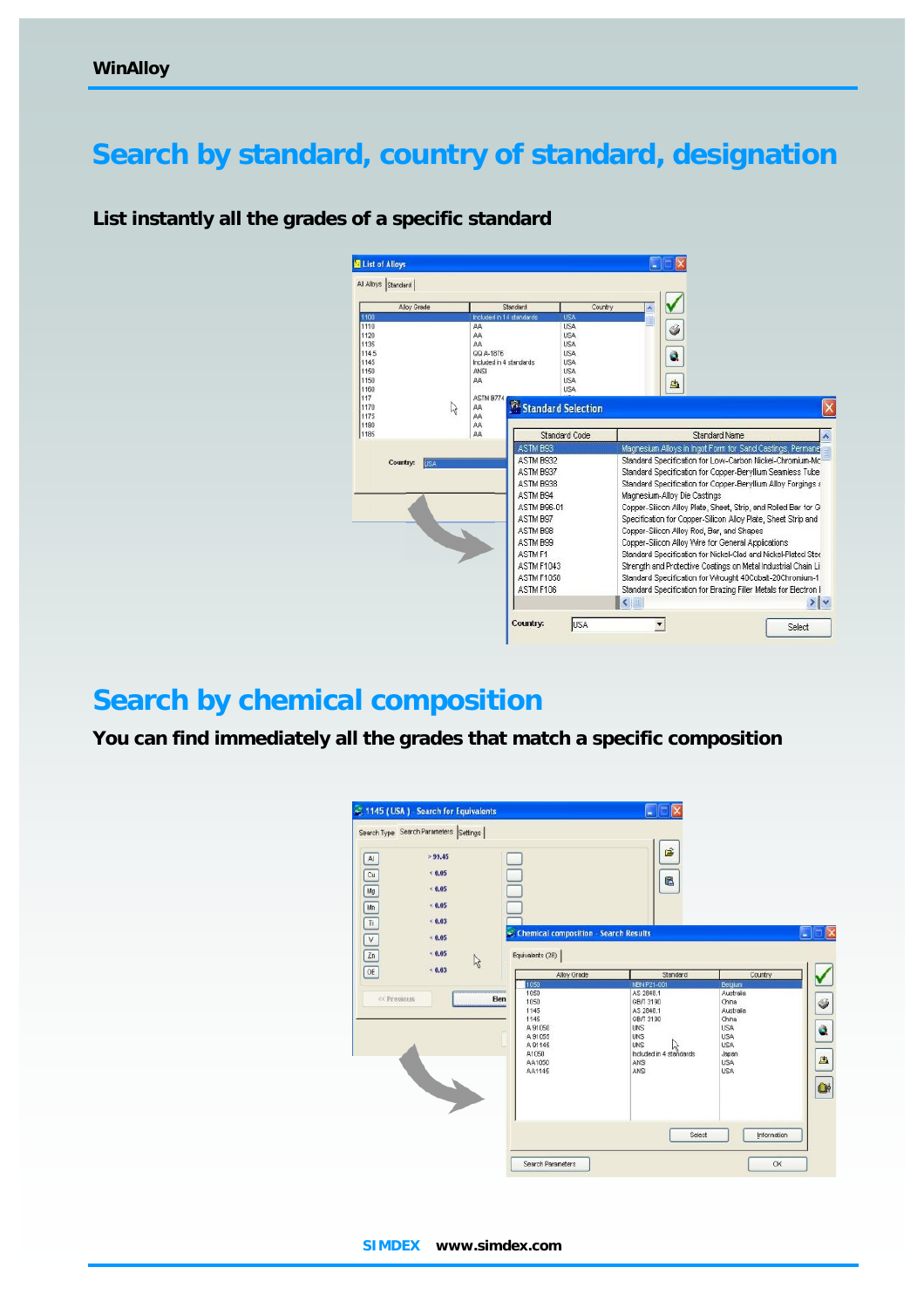#### Search for equivalent non ferrous metal and alloy grades

You can search directly for equivalent grades in the list of equivalents or search for equivalent grades by comparison of chemical compositions

#### Compare equivalent grades

WinAlloy can compare in details non ferrous metal and alloy grade characteristics in tables and in diagrams